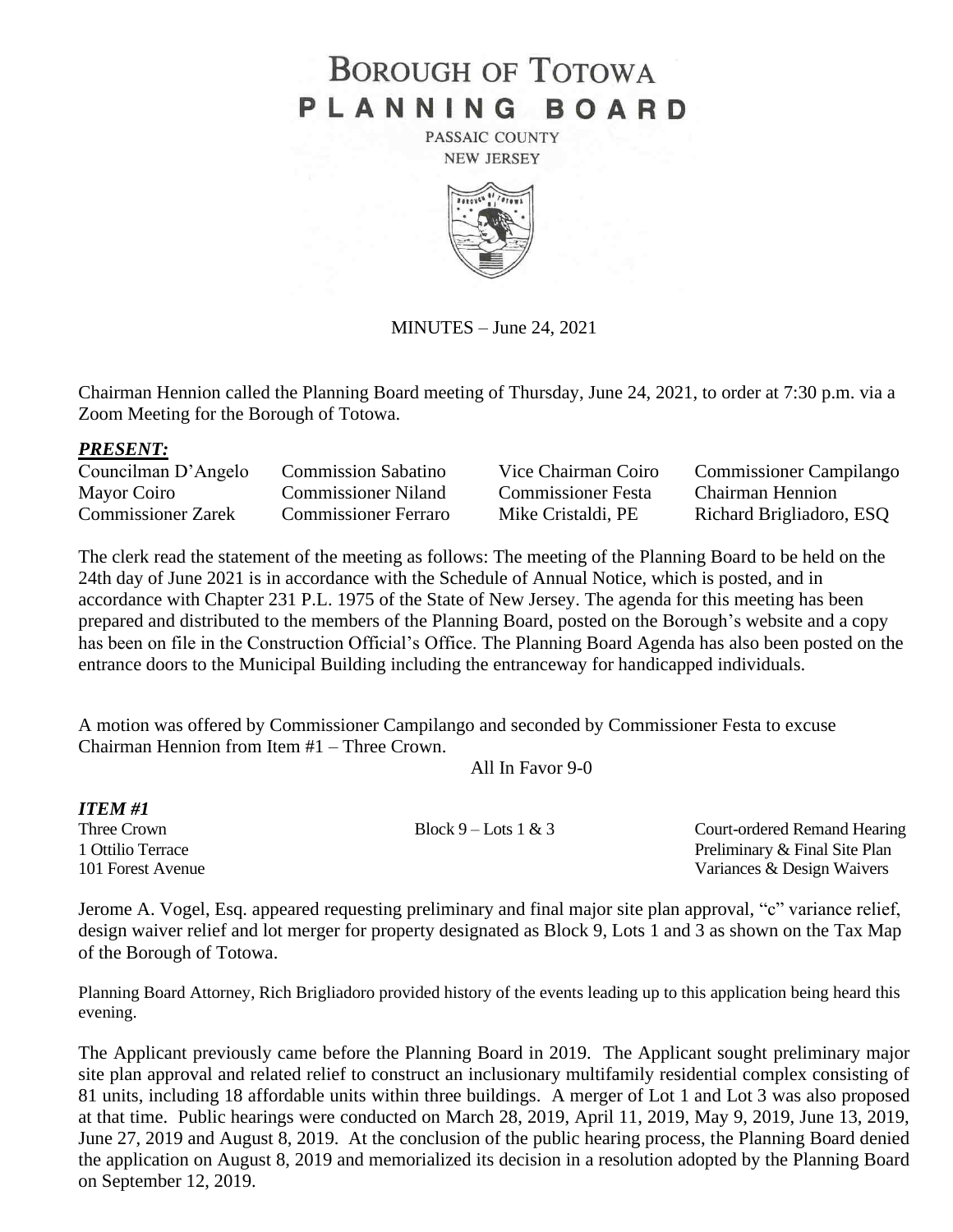The Applicant appealed the denial of the application to the Superior Court of New Jersey, Law Division, Passaic County. The litigation was assigned Docket No.: PAS-L-003466-19. The Court conducted a Case Management Conference on May 18, 2021.

Thereafter, on May 24, 2021, the Court entered an Order that the matter be remanded to the Planning Board for a Whispering Woods hearing at the June 24, 2021, but no later than the July 8, 2021 meeting of the Planning Board. The May 24, 2021 Court Order required the Applicant to provide notice to the public as well as notice by publication. The Court further ordered that the testimony and the exhibits from the six (6) prior hearings from 2019 which include March 28, 2019, April 11, 2019, May 9, 2019, June 13, 2019, June 27, 2019 and August 8, 2019, are incorporated by reference into the remand for the Whispering Woods hearing. The Court further ordered that only the revisions to the application and plans shall be heard by the Planning Board. Counsel for the Applicant represented that the proposed development is significantly below the density permitted in the R-AH Zone. Mr. Vogel stated that 136 dwelling units could be constructed on the site, but the Applicant is only constructing 81 units

Testifying on behalf of the Applicant was Kiersten Osterkorn, PE, PLS, PP. Ms. Osterkorn reviewed with the Planning Board the contents of a letter she drafted dated August 1, 2020. Ms. Osterkorn's letter addressed the Board Planner and Board Engineer's review letters from August, 2019.

Ms. Osterkorn testified that one of the main items contained in the August 1, 2020 report, involved modifications to the emergency access drive as well as the addition of landscaping in and along the South property line (Paterson) which resulted in lessening some of the landscaping variances. More specifically, Ms. Osterkorn testified that in revising the plans the Applicant raised the grade of the emergency access drive in order to lessen the slope. This involved proposing a small retaining wall along the emergency access drive, as well as removing existing planting. As a result, the Applicant has lessened the slope as requested by the Board Professionals and the Applicant has proposed new plantings along the southerly property line. Ms. Osterkorn also confirmed that the Applicant is willing to meet in the field with the Board Planner in order to provide a buffer area that is satisfactory to the Board Planner.

Ms. Osterkorn also represented that she and representatives of Alaimo Engineering, the Board Engineering firm, met with representatives of the City of Paterson and discussed utility connections through Paterson including, but not limited to, connections for sanitary sewer and stormwater. Ms. Osterkorn confirmed that representatives of Alaimo Engineering were also at the meeting with the City of Paterson Engineer, and that the City of Paterson Engineer confirmed that Paterson has the capacity to accept sanitary sewer flows and stormwater flows from this project subject to the Borough of Totowa and the City of Paterson entering into an Interlocal Services Agreement.

Ms. Osterkorn also highlighted some miscellaneous matters. Ms. Osterkorn confirmed that no parking spaces would be utilized for snow storage but that snow would be removed from the site if necessary. The Applicant will also comply with all affordable housing requirements. The Applicant will also comply with all comments of the Board Planner and Board Engineer.

Ms. Osterkorn addressed the request for variance and design waiver relief as set forth in the review report of Darlene A. Green, PP, AICP from Colliers Engineering and Design dated June 16, 2021. The Applicant requires the following variances:

1. The Ordinance limits fence height in residential zones to six feet when located more than 25 feet from any street line. The Applicant proposes a retaining wall that ranges in height from six inches to 17.9 feet around the turn around area.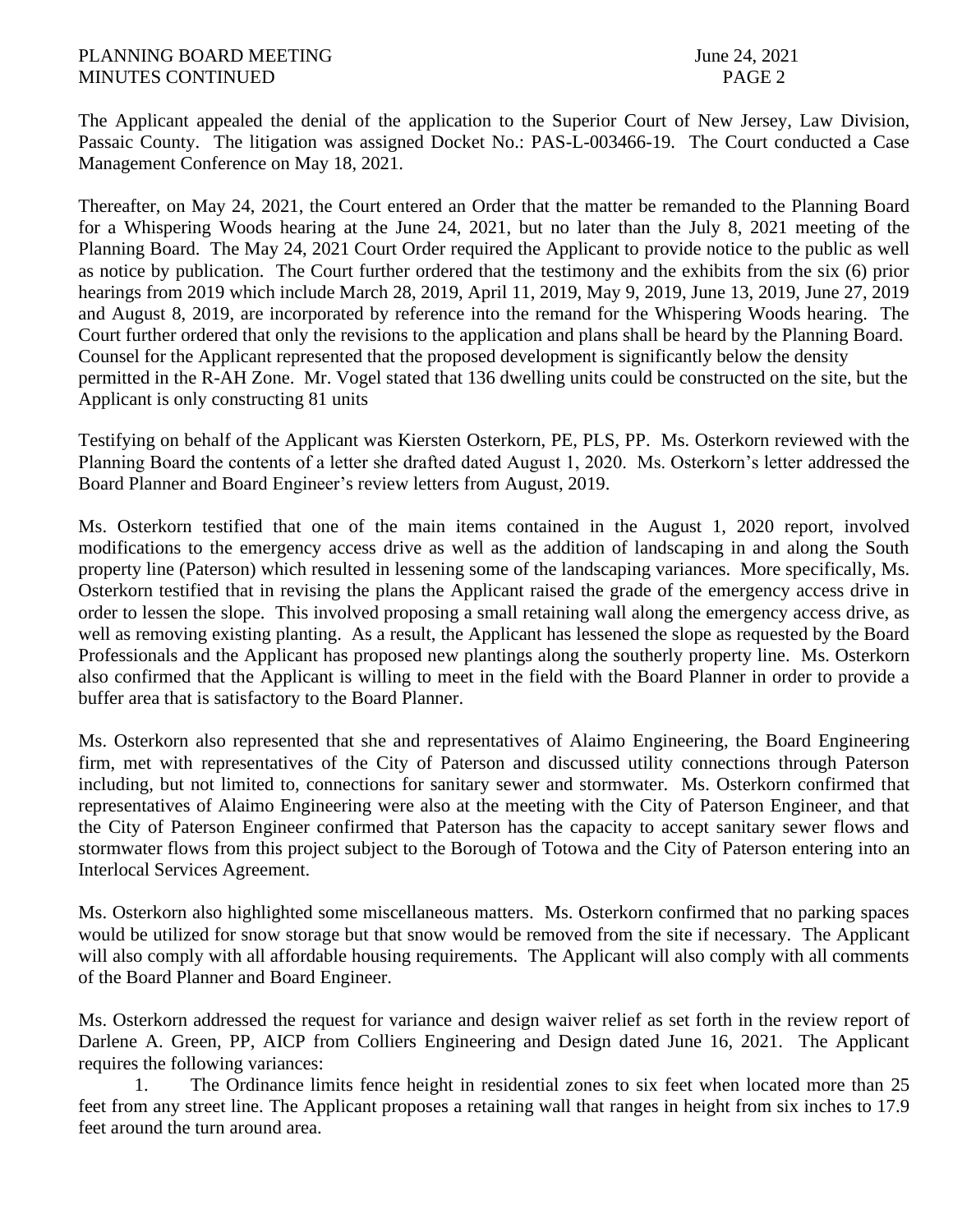2. Variance for tract buffer. The Ordinance requires a 50-foot-wide natural buffer where the tract abuts existing single-family homes. Additionally, no existing tree shall be cut or removed unless the tree is dead or diseased. Furthermore, no building or parking lot is permitted in this buffer area; and

3. Variance for number of shrubs within the tract buffer. The Ordinance requires 15 shrubs to be planted for every 50 linear feet of buffer where the tract abuts existing single- family homes. The property has 1,107 linear feet of "frontage" between the southern and western property lines, which requires a total of 333 shrubs.

4. Variance for tract buffer. The Ordinance requires a 20-foot-wide landscaped buffer to adjacent uses other than single-family homes. Within this buffer, no existing tree shall be removed unless the tree is dead or dying.

5. Variance for number of shade trees within the tract buffer. The Ordinance requires one shade tree to be planted for every 50 linear feet of buffer where the tract abuts uses other than existing single-family homes. The property has 709 linear feet of "frontage" between the northern property line and eastern property line, which requires a total of 15 shade trees.

6. Variance for number of shrubs within the tract buffer. The Ordinance requires ten shrubs to be planted every 50 linear feet of buffer where the tract abuts uses other than existing single-family homes. The property has 709 linear feet of "frontage" between the northern property line and eastern property line, which requires a total of 142 shrubs.

Ms. Osterkorn represented that during the 2019 hearings, the Applicant presented the expert testimony of Michael Pessolano, P.P., a licensed professional planner in the State of New Jersey. Mr. Pessolano previously presented testimony in regard to the variances required. Ms. Osterkorn indicated that the testimony at the June 24, 2021 hearing is also to be supplemented or augmented by the previous testimony of Mr. Pessolano in 2019.

In addition, Ms. Osterkorn testified that the topography of the site necessitated retaining walls at the height as proposed including the maximum height of 17.9 feet. It will also contain a fence for safety reasons. In regard to the several variances that are required relative to the buffer area and sufficiency of landscape plantings, Ms. Osterkorn represented that the Applicant will replant the areas of the buffer as necessary and will remove dead or diseased trees. Ms. Osterkorn testified that they are also bringing in additional experts regarding landscaping who testified at the 2019 hearings because the Applicant is proposing a significant amount of landscaping in the buffer area. Further, it is the Applicant's intention to plant and repopulate the buffer area in such a way to ensure that the plantings within the buffer area will survive. Ms. Osterkorn also represented that the Applicant will work in consultation with the Board Planner, Darlene Green, including, but not limited to meeting in the field, in order to provide sufficient landscaping to the satisfaction of the Board Planner and to effectively shield the site from the adjoining residential properties.

Ms. Osterkorn next addressed the issue of design waivers. The application requires the following waiver/exceptions:

1. Waiver for building façade material. The Ordinance requires building facades visible from a public street to consist of brick, stone, cast stone or other high-quality material.

2. Waiver for trash enclosure location. The Ordinance requires trash enclosures to be located to the rear or side of the building.

3. Waiver for monument sign height. The Ordinance limits monument sign height to five feet above the grade.

4. Waiver for monument sign setback. The Ordinance requires monument signs to be setback at least ten feet from any property line.

In regard to the request for design waiver relief for building façade material, the Applicant proposes vinyl siding on the residential floors, which would be visible from the public streets in Paterson to the south. Ms. Osterkorn represented that the Applicant is proposing construction materials that are of high quality. The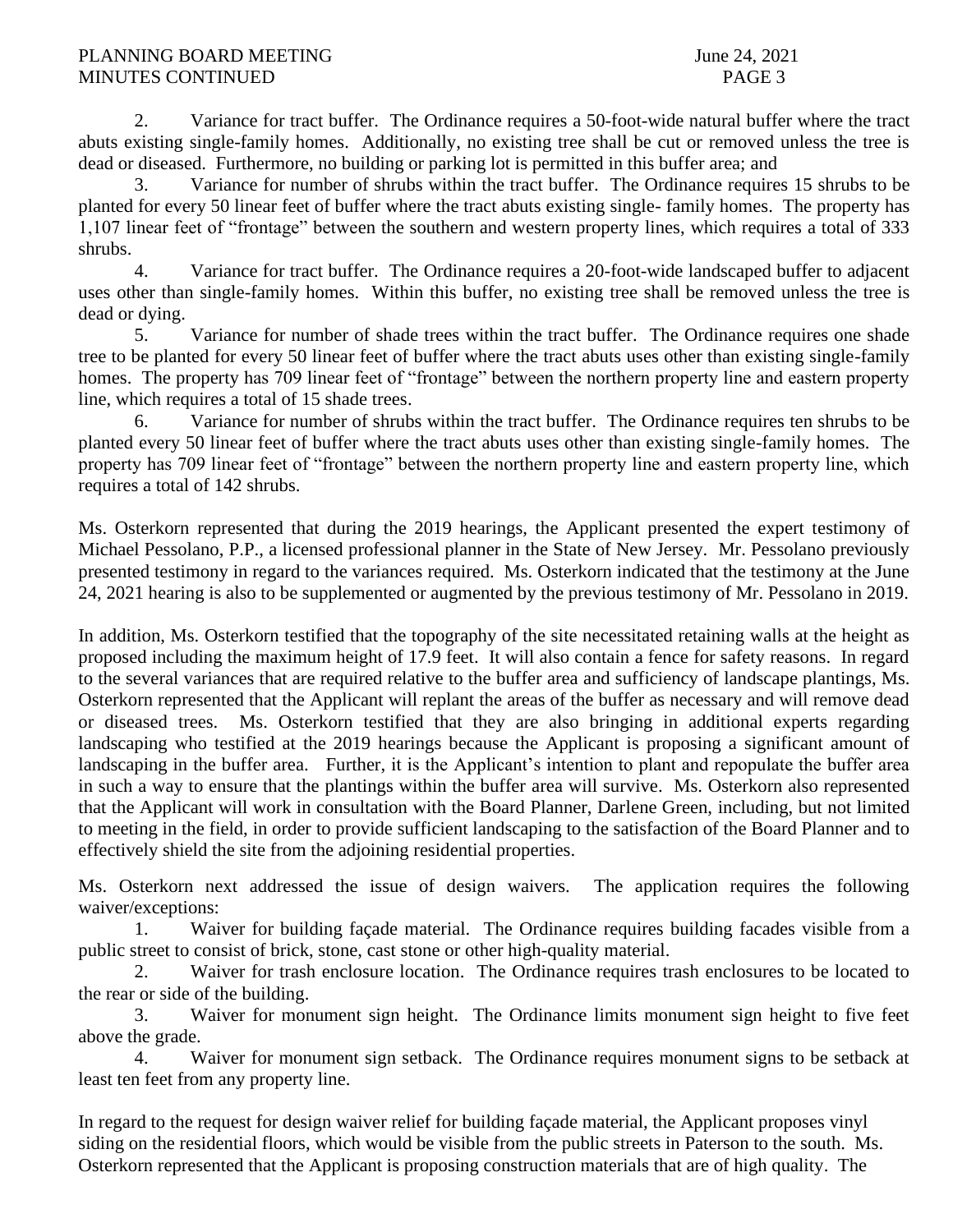Applicant proposes vinyl siding on the residential floors which would be visible from the public streets in Paterson to the south. No stone material would face the Paterson side of building.

In regard to the trash enclosure location, Ms. Osterkorn testified that based on the design of the site, the trash enclosure is technically located in the front of the buildings, but the trash enclosures are located adjacent to the parking area and thus the enclosures are separated from the residential dwellings in Paterson by the parking lot and the proposed buildings and the remaining trash enclosure is located in the vicinity of the turnaround area.

The Applicant proposes a monument sign 4 feet 2 inches tall which exceeds the 5 foot height limit due to the sign being mounted on top of the retaining wall, and further the Applicant proposes to install a monument sign on top of the modular block wall on the side property line which is located on the east side of the driveway.

Ms. Osterkorn testified that the main ingress and egress to the site continues to be along Preakness Avenue which remains the same. The emergency access is off of Lenox Avenue in Paterson and the emergency access will have a gate with a key fob for emergency personnel. Ms. Osterkorn represented that the turning radius and slope has now been addressed to the satisfaction of Borough of Totowa officials. Ms. Osterkorn also represented that the turnaround radius on the site is now satisfactory to Borough officials as well.

Ms. Osterkorn also confirmed that Building 3 was previously moved away from the buffer area adjacent to properties located in the Borough of Totowa. Ms. Osterkorn also represented that the Applicant is willing to meet in the field with the Board Planner in order to populate any gaps in the buffer area between Building 3 and the adjoining residential properties. It was also confirmed that sanitary sewer and stormwater can be accepted by the City of Paterson subject to interlocal agreements being entered into between the Borough of Totowa and the City of Paterson.

Both the Board Engineer, Michael Cristaldi, P.E. and the Board Planner, Darlene Green, P.P. expressed their satisfaction with the plans and testimony as provided by the Applicant.

A motion was offered by Commissioner Campilango and seconded by Commissioner Festa to open this matter to the public

# All In Favor 9-0

April Harris Holmes, 306-314 Lenox Avenue, Paterson, New Jersey. Ms. Holmes expressed concerns in regard to the ability of the City of Paterson to handle sanitary sewer and stormwater from the site. Ms. Osterkorn responded by testifying that inlets would be introduced on Lenox Avenue to collect and discharge storm water in accordance with all necessary design standards to satisfy all state and local requirements. Ms. Osterkorn also represented that the Paterson system will be able to accept the sanitary sewer flows from this project..

Susan DeLeonardo, 135 Chatham Avenue. Ms. DeLeonardo expressed concerns regarding truck traffic and stormwater. She also expressed concerns about the use of the emergency access. It was represented to Ms. DeLeonardo that the proposed emergency access would not be for daily traffic, but would be for emergency personnel only. Further, Ms. Osterkorn outlined stormwater management measures that are being implemented by the Applicant to address stormwater runoff from the site

Stella DiDio, 62 Sterling Terrace, Totowa, New Jersey. Ms. DiDio indicated that most of the issues have been addressed. She did express her disappointment with the number of units that are being proposed for the site. Ms. DiDio had questions in regard to where the school children would be picked up. Ms. Osterkorn represented that is an issue that would be worked out with the Board of Education in order to design a suitable and safe pick-up area for the children. Ms. Osterkorn also confirmed that snow would be removed from the site as necessary.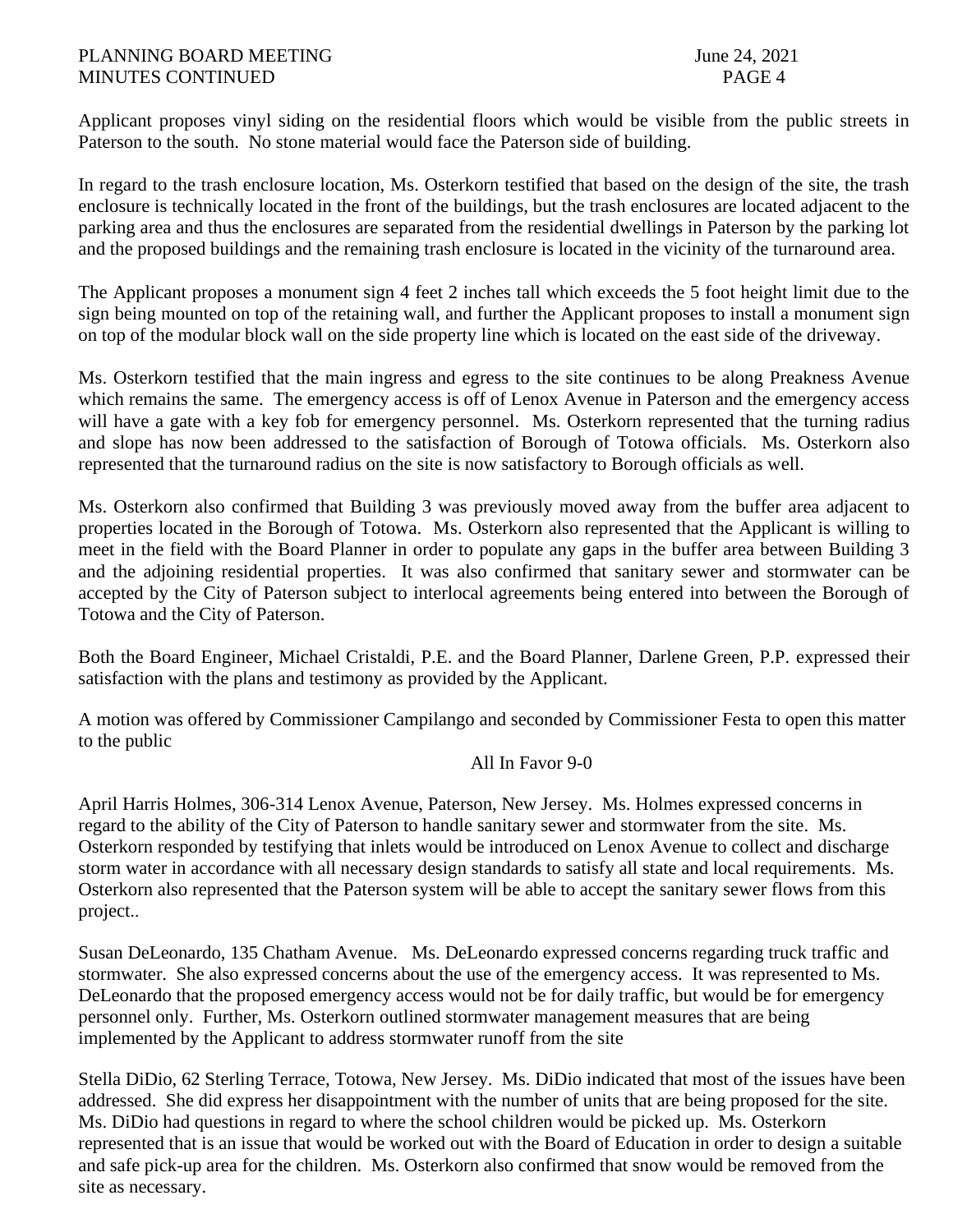A motion was offered by Commissioner Campilango and seconded by Commissioner Festa to close this matter to the public

# All In Favor 9-0

Board determines that the request for preliminary and final major site plan approval, ancillary (c) variance relief and design waiver relief as well as lot merger as shown on the preliminary and Final Site Plan prepared by Omland & Osterkorn Inc. dated September 24, 2018 with a last revision date of May 30, 2020 has met the minimum requirements of the Municipal Land Use Law, Case Law and Borough Ordinances to a sufficient degree so as to enable the Board to grant the relief being requested. The Board further finds that the granting of this application would not adversely impact and/or impair the use and enjoyment of adjacent properties. The Board further finds that "c" variance relief can be granted without substantial detriment to the public good. The Board further finds that "c" variance relief can be granted without substantial impairment of the zone plan and zoning ordinance. The Board further finds that the purposes of the Municipal Land Use Law would be advanced and the benefits of the deviation substantially outweigh any detriment and, as such, the request for "c(1)" and "c(2)" variance relief is granted. The request for design waiver relief is also granted.

A motion was offered by Commissioner Campilango and seconded by Commissioner Festa to approve the preliminary and final major site plan approved as presented. This approval is subject to and contingent upon the following conditions and will be memorialized in a Resolution at a future date:

- 1. The Applicant shall comply with all terms and conditions set forth in the Board Planer's Review Report prepared by Darlene A. Green, PP, AICP, of Colliers Engineering and Design, dated June 16, 2021 and as testified to during the hearing process.
- 2. The Applicant shall comply with all terms and conditions set forth in the Board Engineer's Review Report prepared by Michael Cristaldi, P.E., of Richard Alaimo Engineering Associates, dated June 16, 2021 and as testified to during the hearing process.
- 3. The Applicant shall comply with Totowa Borough Ordinance No. 08-2016 regarding the R-AH Affordable Housing District and as testified to during the hearing process.
- 4. The granting of this application is subject to and conditioned upon the Applicant providing a landscape plan and meeting in the field with the Board Planner, Darlene A. Green, to ensure that the landscaping that is provided on this site is sufficient to buffer the property from the adjoining residential properties and the sufficiency of the proposed landscaping is subject to the review, approval and satisfaction of the Board Planner.
- 5. The granting of this application is subject to and conditioned upon the Applicant providing a truck turning exhibit and/or template to the Board Planner and Board Engineer relative to the main access and emergency access which shall be subject to the review and approval of the Board Planner and Board Engineer.
- 6. The granting of this application is subject to and conditioned upon the Applicant providing details for the monument sign lighting which shall be subject to the review and approval of the Board Planner.
- 7. The granting of this application is subject to and conditioned upon sanitary sewer and stormwater flows from the site being accepted by the City of Paterson conveyance system which shall be memorialized in an Interlocal Services Agreement between the City of Paterson and the Borough of Totowa.
- 8. As agreed to during the hearing, no parking spaces shall be used for the storage of snow.
- 9. As testified to during the June 24, 2021 hearing, no stucco will be used on the exterior of the buildings.
- 10. A key fob or alternative access shall be provided to the Borough's emergency services to access the gate along the Paterson boundary.
- 11. The applicant shall deed restrict the affordable units for at least 30 year, said deed restriction shall comply with UHAC and list the unit or apartment number, number of bedrooms, and income level. A draft of the deed restriction shall be provided for review and approval of the Board Professionals before it is recorded.
- 12. At least 13% of the affordable units shall be very-low-income units.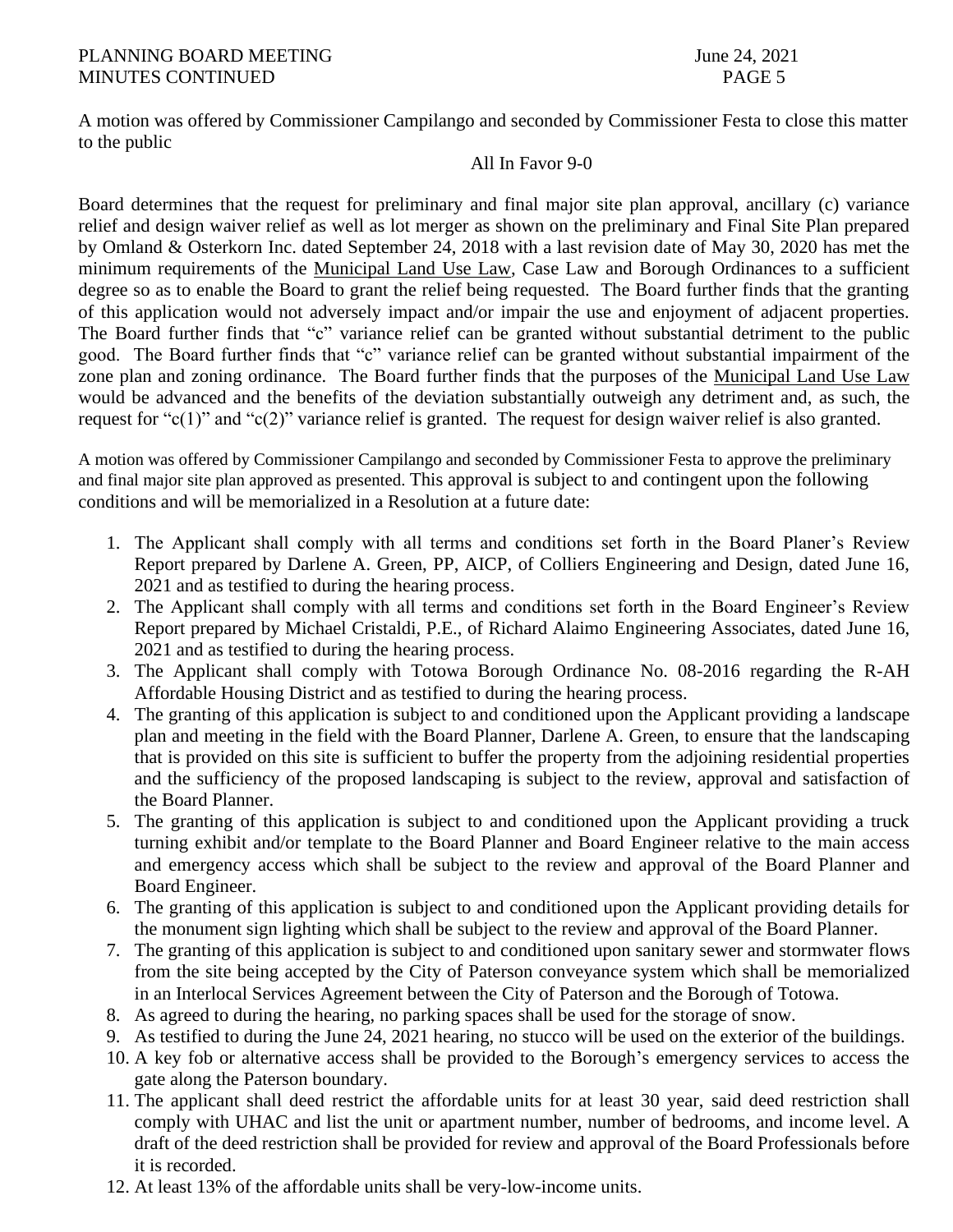- 13. The developer shall retain the Borough's Administrative Agent to manage the affordable units and pay the associated costs for said administration.
- 14. The phasing of the affordable units shall comply with the Borough's Affordable Housing Ordinance.
- 15. The developer shall take all steps necessary to ensure the affordable units are creditworthy and meet UHAC, COAH regulations, and any other affordable housing rules.
- 16. The design engineer of the retaining wall shall provide a certification that the walls were constructed in accordance with the design which shall be subject to the review and approval of the Board Engineer.
- 17. The granting of this application is subject to and conditioned upon the Applicant obtaining plan certification from the Hudson, Essex and Passaic Soil Conservation District.
- 18. The granting of this application is subject to and conditioned upon Passaic County Planning Board approval, if required.
- 19. The granting of this application is subject to and conditioned upon the Applicant obtaining New Jersey Department of Environmental Protection approval, if required.
- 20. The granting of this application is subject to and conditioned upon the Applicant opening and maintaining an escrow account with the Borough of Totowa and keeping the account current with sufficient funds for professional inspection and review fees.

A motion was offered by Commissioner Campilango and seconded by Commissioner Festa to readmit Chairman Hennion into the remainder of the meeting.

All In Favor 9-0

# *ITEM #2*

Hello Fresh Block 158 – Lot 4 Site Plan Approval

8 Vreeland Ave Certificate of Use

Planning Board Attroney, Rich Brigliadoro informed Board Members and public that Hello Fresh has been actively pursuing alternative solutions to their trucking and parking issues and requested that this matter be carried to our regular meeting of July 8, 2021 at 7:30pm without further notice.

A motion was offered by Commissioner Campilango and seconded by Commissioner Festa to carry this matter to our regular meeting of July 8, 2021 at 7:30pm without further notice.

Six agreed to a roll call vote… 6-0

| <b>ITEM #3</b>   |                          |                               |
|------------------|--------------------------|-------------------------------|
| 922 RVD, LLC     | Block $169$ – Lot 5      | Preliminary & Final Site Plan |
| 922 Riverview Dr | (carried from 6/10/2021) | Variance for Signage          |

Mr. Paul Sangillo, Esq. and Mr. Hojoon Chung, licensed Architect appeared requesting preliminary and final site plan approval as well as variance and/or design waiver relief to install colored glass panels, remove an existing freestanding sign located within the front yard setback and to add 31 parking spaces within the front yard setback. The applicant also seeks approval to relocate the loading dock, resulting in a decrease in parking spaces.

Testifying on behalf of the applicant was Hojoon Chung, AIA, a licensed Architect in the State of New Jersey. Mr. Chung was permitted to testify as an expert witness in the field of architecture. The subject Property currently contains a two-story masonry building. The Applicant seeks approval in order to relocate the loading dock on the westerly side of the building to the southerly side of the building. As a result, approximately seven parking spaces will be removed. The Applicant also seeks to remove approximately 11,967.4 square feet of green area in the front yard, in order to create space for thirty-one parking spaces.

Further, the Applicant seeks approval, in order to remove the existing freestanding sign and to add a sign to the façade of the building.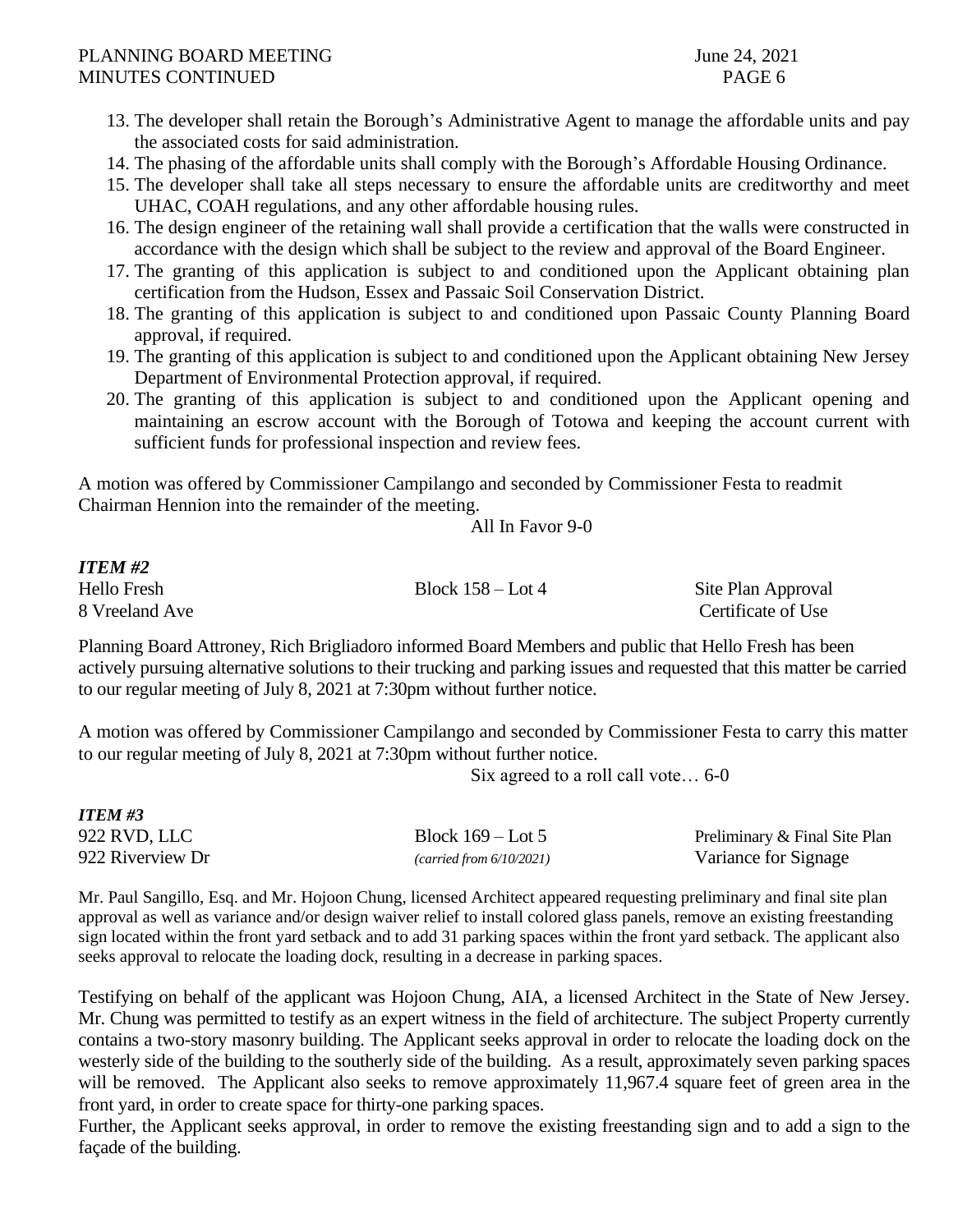The removal of the freestanding sign will create space for the Applicant's proposal to construct parking spaces within the front yard setback. The Applicant also seeks to relocate the trash compactor to the area of the current loading dock. The Applicant represents that the trash compactor will be hidden from view.

The Applicant explained the need to relocate the loading dock. The Applicant contends relocation of the loading dock is necessary because the area is too restrictive with respect to turning movements of trucks accessing the loading dock area.

It was also represented to the Board that the proposed building façade sign would be located on the left side of the building and the signage would not be illuminated.

The Applicant and the Board addressed the sufficiency of on-site parking. The Applicant represented that there are 119 current parking spaces. In addition, there are between 100 and 125 employees on-site. It was represented to the Board that many employees will use public transportation while others will carpool. The Applicant further stated that the need to have parking in the front yard is for the convenience of visitors who come to the site.

It was also represented that the Applicant has an existing facility in Clifton, New Jersey. The Clifton facility produces the nail strips. The Applicant represented that this manufacturing process would continue. The Applicant represented that the purpose of the Totowa facility will be for the main business office for the company, as well as the packaging of nail strips. Therefore, the Applicant represented that they were seeking to add parking within the front yard of the building for the convenience of visitors who come to the site. It was also represented on behalf of the Applicant that if visitors were to come to the site at the present time, they would park in the rear and they would have to walk through the packaging portion of the building in order to get to the office portion of the building which is located in the front of the building. Therefore, the Applicant represented that it is more convenient and safer for visitors to park in the front yard and enter the building through the front.

A motion was offered by Commissioner Campilango and seconded by Commissioner Festa to open this matter to the public

# All In Favor 9-0

Debra D'Agostino, 70 Vreeland Avenue, Totowa. Ms. D'Agostino provided a history of the occupancy of the site. Ms. D'Agostino characterized the Applicant as being "unfamiliar with the area." Ms. D'Agostino also stated that the site was formerly occupied by Lisanti Foods. Furthermore, she represented that in 2002, the building was occupied by BC International Fur Storage. Thus, the Property was occupied as a warehouse. Ms. D'Agostino stated that at that time 81 parking spaces were approved with approximately sixty-one new parking spaces underground.

Ms. D'Agostino also questioned that when the Applicant came before the Planning Board relative to seeking a minor site plan/certificate of use approval, it was represented that 145 parking spaces were on-site. However, now Ms. D'Agostino was questioning the discrepancy as to what was testified to earlier and what has been testified to during this hearing in regard to the total number of parking spaces on-site. Ms. D'Agostino stated that she finds parking in the front yard to be highly objectionable.

Also, Ms. D'Agostino raised an issue about lighting on the site spilling over onto adjoining properties. Ms. D'Agostino represented that there are seven lights on the side of the building and the lighting shines beyond the property line onto adjoining properties. Ms. D'Agostino also questioned as to why the glass façade was already constructed before the Applicant came in before the Planning Board.

Counsel for the Applicant represented that the Applicant has no plans to operate the business on Sunday. A motion was offered by Commissioner Campilango and seconded by Commissioner Festa to close this matter to the public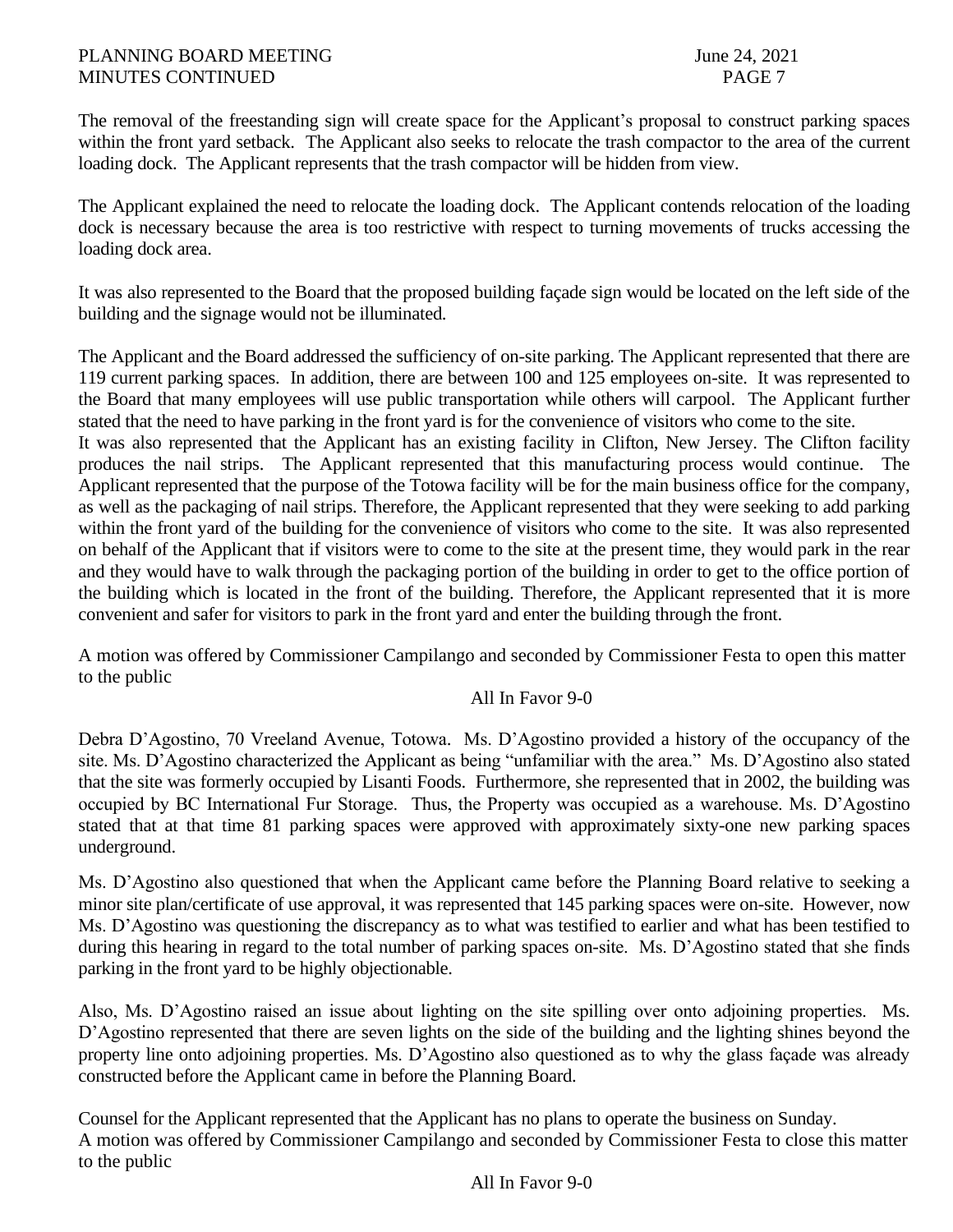The Board is concerned about headlights from the parking lot shining onto the residential properties located across the street. The Board notes that the Applicant intends to remove approximately 11,967.4 square feet of green area in order to create 31 additional parking spaces. The Board finds that there is no plan to provide landscaping including, but not limited to, planting a berm or trees or such other vegetation that would effectively shield the proposed parking lot from public view. The Board notes that there is no landscaping plan proposed and the proposed parking lot in the front yard is close enough to Riverview Drive to be very visually noticeable to the residential area across the street. Furthermore, Totowa Borough Code Section 415-99(c), requires 10% of the parking lot area to be landscaped. The Board notes that no landscaping whatsoever is proposed by the Applicant in order to comply with Section 415-99(c).

The Applicant has failed to prove that any of the purposes of the Municipal Land Use Law would be advanced by the approval of this application in regard to constructing 31 parking spaces within the front yard setback.

The Board also finds that variance relief cannot be granted without substantial detriment to the public good and without substantially impairing the intent and purpose of the Zone Plan and Zoning Ordinance. The Board also notes that there is currently existing parking that extends over the property line onto the neighboring property on the southerly property line. The Applicant has agreed to remove these parking spaces.

The Board also finds that there is no landscaping of the parking area proposed and further there is no berm or landscaping proposed that would effectively shield the proposed parking area in the front yard from the residential neighbors across the street. The Board is concerned about the glare of headlights from cars parking in the front yard from shining onto the neighboring residential properties.

The Board also finds that the Applicant has failed to provide a lighting plan. However, the Board recognizes that there currently exists lighting on the building which appears to spill over onto adjoining properties, which is not permitted. The Board finds that a lighting plan is necessary to address this situation.

With respect to the Applicant's request to eliminate the freestanding sign and to place a façade sign on the building, the Board finds that the Applicant has failed to provide sign details including, but not limited to how the proposed signage conforms to the sections of the Totowa Borough Code 415-107 as to size, location and type of signs being proposed.

With respect to stormwater, the Board Engineer represents that the drainage calculations must be revised to reflect two, ten and 100-year storm events. Thus, the Board finds that the drainage calculations provided by the Applicant are insufficient at this time.

The Board also determines that the Applicant has withdrawn its request to install colored panels in place of the clear glass panels on the front façade of the building

Nevertheless, the Board finds it is appropriate for safety and traffic circulation reasons to grant approval to the Applicant in order to relocate the loading dock from the westerly side of the building to the southerly side of the building which will result in the elimination of approximately seven (7) parking spaces. Further, the Board finds that it is appropriate to grant relief to permit the Applicant to relocate the trash compactor to be moved to the area of the current loading dock.

Upon consideration of the plans, testimony and application, the Planning Board determines that the request for preliminary and final site plan approval relative to the relocation of the loading dock from the westerly side of the building to the southerly side of the building thus resulting in the elimination of seven parking spaces and the relocation of the trash compactor to the area of the current loading dock meets the minimum requirements of the Municipal Land Use Law, case law and Borough ordinances to a sufficient degree so as to enable the Board to grant the relief being requested.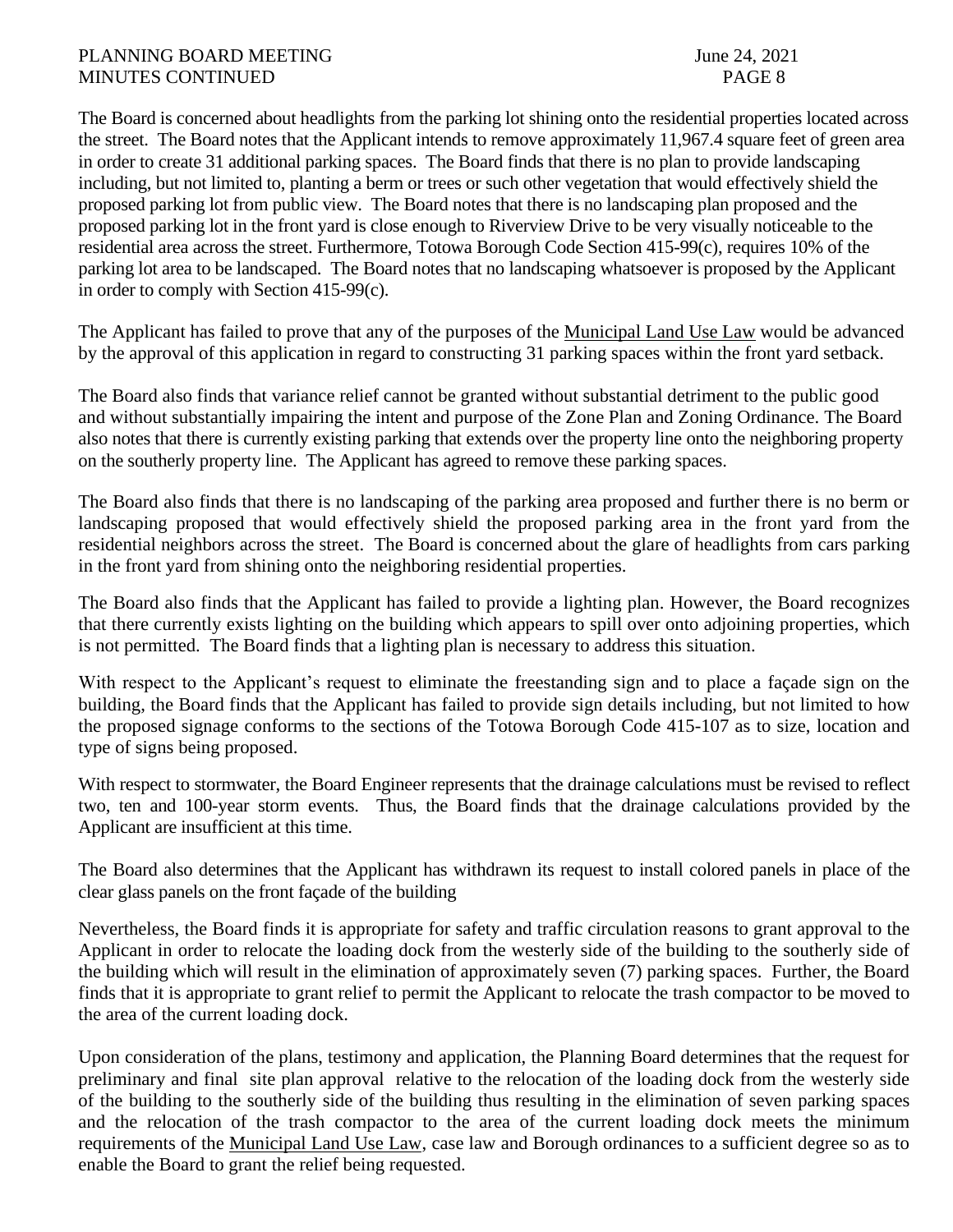A motion was offered by Commissioner Campilango and seconded by Commissioner Niland to approve the preliminary and final site plan for **only** the relocation of the loading dock from the westerly side of the building to the southerly side of the building and the relocation of the trash compactor to the current area of the loading dock. This approval is subject to and contingent upon the following conditions and will be memorialized in a Resolution at a future date:

- 1. The Applicant must submit a lighting plan in order to confirm that there is no spillover lighting onto adjoining properties, which shall be subject to the review and approval of the Board Engineer.
- 2. The Applicant must remove the parking spaces that encroach onto the neighboring property on the southerly property line, which shall be subject to the review and approval of the Board Engineer.
- 3. The Applicant will open and maintain an escrow account with the Borough of Totowa, keeping the account current with sufficient funds for professional inspection and review fees.

Nine agreed to a roll call vote… 9-0

| <b>ITEM#4</b>    |                           |                          |
|------------------|---------------------------|--------------------------|
| Help Me Live CPR | Block $103 -$ Lot $10.06$ | Site Plan Approval       |
| 410 Union Blvd.  |                           | Certificate of Occupancy |

Mr. Willis Carswell appeared requesting the approval for occupancy of approximately 1,100 sq. ft. of space to be used for providing CPR instruction and basic first aid to small groups of individuals.

Mr. Carswell represented that he is a certified CPR Instructor. Mr. Carswell also testified that he is licensed by the American Heart Association in providing these types of courses. Mr. Carswell indicated that his classes will be by appointment only.

The anticipated hours of operation will be between the hours of 7:00 a.m. and 9:00 p.m., seven days per week. The Applicant intends to install signage between the entrance door and the window. The sign will be approximately 15 square feet in area. Regarding the color of the sign, the Applicant indicated that he would provide a sign either classic navy blue in color or white and black in color.

A motion was offered by Commissioner Campilango and seconded by Commissioner Festa to approve the preliminary and final site plan as presented. This approval is subject to and contingent upon the following conditions and will be memorialized in a Resolution at a future date:

- 4. The construction of internal partitions, exits, entrances and fire safety devices are subject to and require the approval of the fire sub-code official, the fire inspector, and the building inspector.
- 5. The applicant will supply the Chief of Police with an emergency contact list and will also obtain the approval of the Police Chief pertaining to all alarms and security devices.
- 6. There will be no outside storage of equipment or materials.
- 7. The Applicant will comply with the Sign Ordinances of the Borough of Totowa. The Applicant is permitted to install a sign approximately 15 square feet in area which will be located between the front entrance and the windows of the first floor. The background of the sign shall conform to the Totowa Borough Sign Ordinance with permitted colors including, but not limited to, classic navy blue or white and black. Any signage or lettering on the glass windows or glass door shall not exceed 20% of the area of the glass window or glass door.
- 8. The Applicant is subject to and conditioned upon the approval of the Borough of Totowa Board of Health, Passaic County Board of Health and the approvals of any other local, county or state agencies. Nine agreed to a roll call vote… 9-0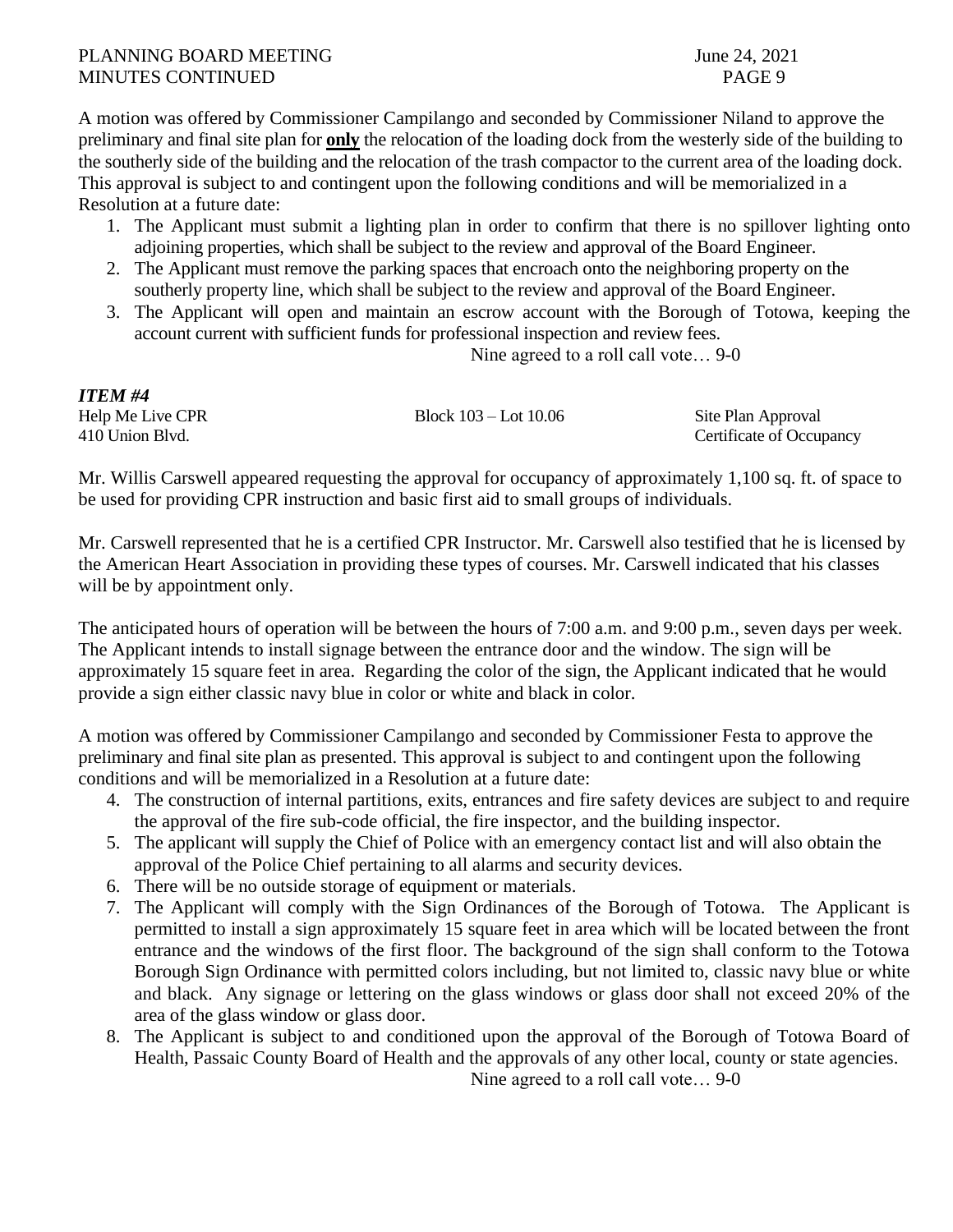*ITEM #5*

Pizza HQ Block 177 – Lot 2 Site Plan Approval 1 Route 46 West Certificate of Occupancy

Raymond B. Reddin, Esq and Jason Udrija appeared requesting the approval for occupancy of approximately 8,200 st. ft. of space to be used for a pizzeria business at this location.

Mr. Udrija testified that Pizza HQ is a pizzeria concept that is different from the traditional pizzeria model. The Applicant represented that it intends to bring in automation to the pizzeria business. Mr. Udrija also represented that there would be no dine-in services in the pizzeria. However, the Applicant represented customers may pick up their orders and the Applicant will also provide delivery service to nearby localities.

The Applicant also represented that it intends to start with approximately 10 employees and within a 3 to 5 year period, the Applicant would like to be able to grow the business to approximately 40 employees.

Parking is shared in common with other tenants in the shopping center. Mr. Udrija estimated that there are approximately 100 or more parking spaces on-site. The anticipated hours of operation are 11:00 a.m. to 10:00 p.m., seven days per week.

The Applicant seeks approval to install a sign in the existing space on the freestanding sign with frontage on Route 46 and in the existing freestanding sign on Lackawanna Avenue. The Applicant also proposes two signs to be located on the building. A Route 46 facing sign at approximately 138 square feet which will be attached to the existing brackets where previous signage was located. Also, the Applicant proposes a store front façade sign approximately 173 square feet in area. The signs will be red, black, and white in color.

A motion was offered by Commissioner Campilango and seconded by Commissioner Festa to approve the preliminary and final site plan as presented. This approval is subject to and contingent upon the following conditions and will be memorialized in a Resolution at a future date:

- 1. The construction of internal partitions, exits, entrances and fire safety devices are subject to and require the approval of the fire sub-code official, the fire inspector, and the building inspector.
- 2. The applicant will supply the Chief of Police with an emergency contact list and will also obtain the approval of the Police Chief pertaining to all alarms and security devices.
- 3. There will be no outside storage of equipment or materials.
- 4. The Applicant will comply with the Sign Ordinances of the Borough of Totowa. The Applicant is permitted to install two signs to be located on the building. A Route 46 facing sign at approximately 138 square feet will be attached to the existing brackets where previous signage was located. A store front façade sign of approximately 173 square feet in area is also approved. The signs will be red, black, and white in color. Any signage or lettering on the glass windows or glass door shall not exceed 20% of the area of the glass window or glass door.
- 5. The Applicant is subject to and conditioned upon the approval of the Borough of Totowa Board of Health, Passaic County Board of Health and the approvals of any other local, county or state agencies. Nine agreed to a roll call vote… 9-0

A motion was offered by Commissioner Campilango and seconded by Commissioner Niland to approve the Planning Board Minutes of June 10, 2021 as prepared.

Seven agreed on a roll call vote……….7-0 Commissioners Zarek & Ferraro abstained